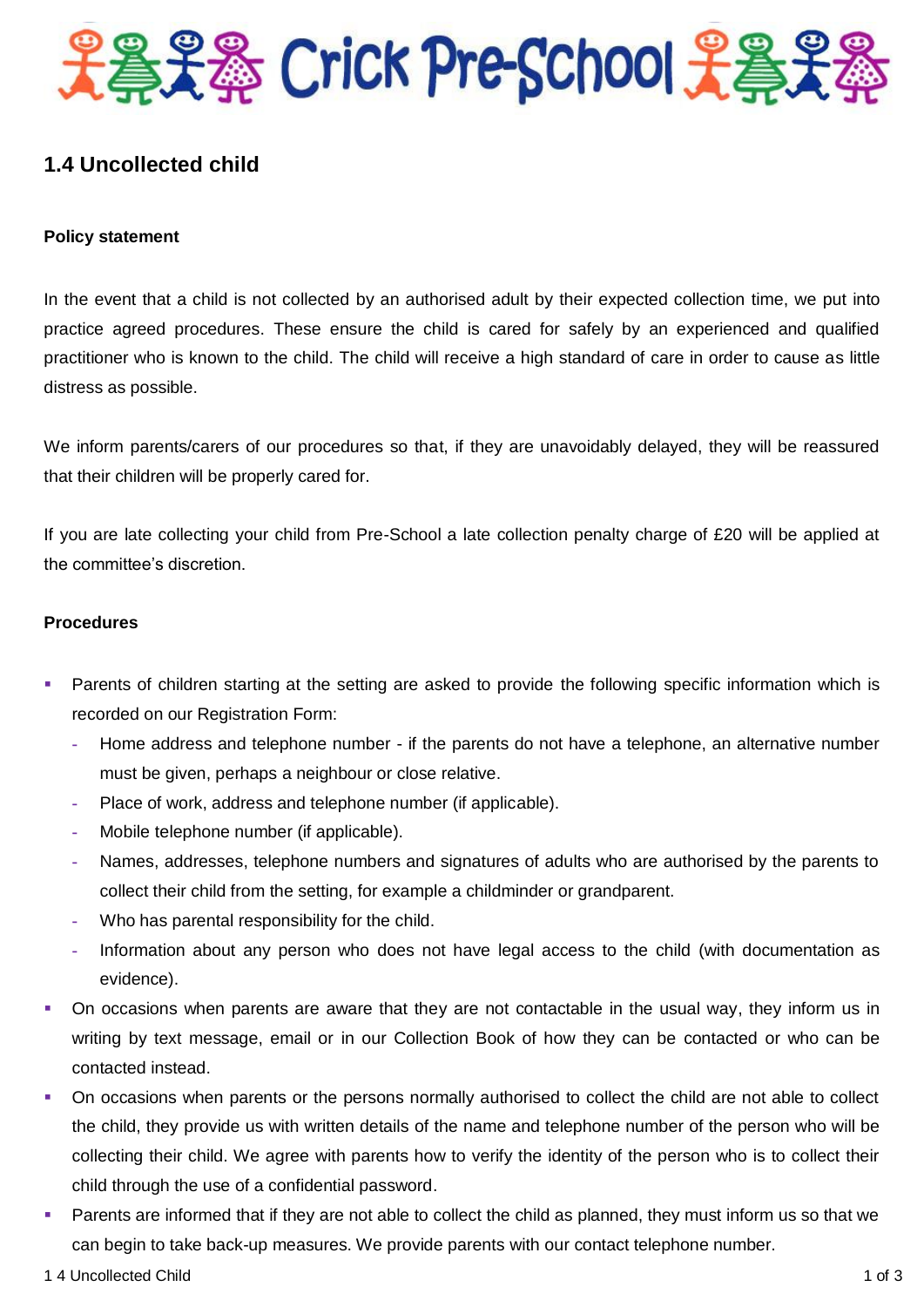

- We inform parents that we apply our child protection procedures in the event that their children are not collected from setting by an authorised adult within 30 minutes of their expected collection time and the staff can no longer supervise the child on our premises.
- If a child is not collected at their expected collection time, we follow the following procedures:
	- **-** The collection book, emails and text messages are checked for any information about changes to the normal collection routines.
	- **-** If no information is available, parents/carers are contacted at home or at work.
	- **-** If this is unsuccessful, the adults who are authorised by the parents to collect their child from the setting – and whose telephone numbers are recorded on the Registration Form – are contacted.
	- **-** All reasonable attempts are made to contact the parents or nominated carers.
	- **-** The child does not leave the premises with anyone other than those named on the Registration Form, in their file or collection book.
	- **-** If no-one collects the child within 30 minutes of their expected collection time and there is no-one who can be contacted to collect the child, we apply the procedures for uncollected children and contact the Multi Agency Safeguarding Hub (MASH) team:
	- **-** If the Multi Agency Safeguarding Hub (MASH) team is unavailable or as our local authority advise we will contact the local police
		- 0300 1261000

For full day care, this will be the out of hours duty officer:

- 0300 1261000
- **-** After an additional 15 minutes if the child has not been collected, we will contact the above statutory agencies again.
- **-** The child stays at setting in the care of two fully-vetted workers until the child is safely collected either by the parents or by a social care worker.
- **-** Social Care will aim to find the parent or relative if they are unable to do so, the child will become looked after by the local authority.
- **-** Under no circumstances will staff go to look for the parent nor leave the setting premises with the child.
- **-** We ensure that the child is not anxious and we do not discuss our concerns in front of them.
- A full written report of the incident is recorded in the child's file.
- **Depending on circumstances, we reserve the right to charge parents for the additional hours worked by our** staff.
- Ofsted may be informed:

0300 123 1231

The local Early Years Alliance office/Development Worker may also be informed.